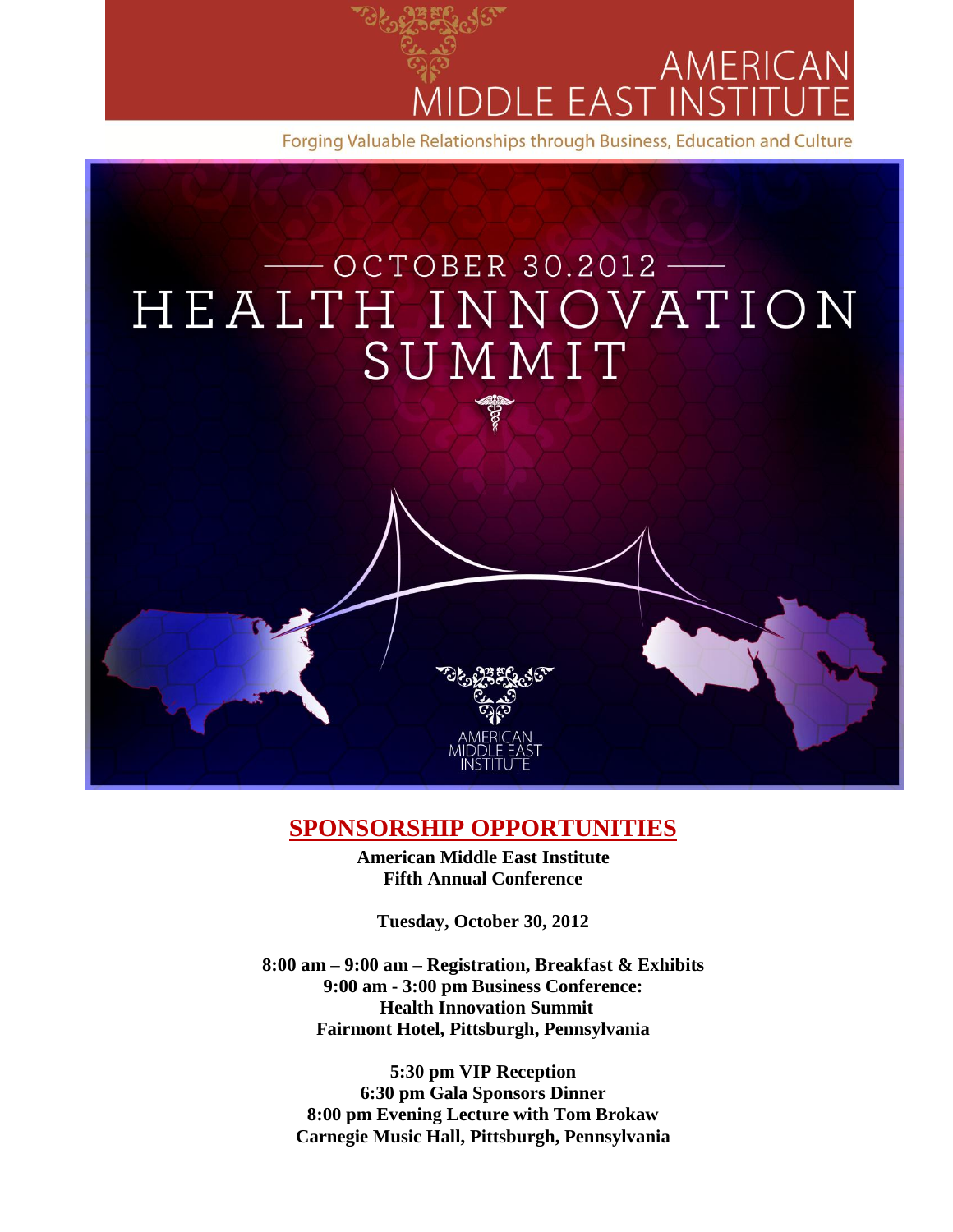

## **PLATINUM SPONSOR \$100,000**

- Honorary Host Committee Chair, seats for two at Tom Brokaw's table
- Presenting Sponsor recognition and acknowledgement from the podium at the event
- Special feature film about your company to be viewed at the Business Conference and Evening Lecture
- Corporate logo on the stage at the Business Conference
- Introduction of visiting dignitaries at the Business Conference
- Welcome of Tom Brokaw from Stage at Carnegie Music Hall
- Tickets for 4 at Private Reception with Tom Brokaw & Dignitaries
- VIP Cocktail reception and table of 10 at the Sponsors Dinner & Evening Lecture
- Opportunity for limited exhibit space at the morning Business Conference
- Special seating with visiting dignitaries at the Business Conference
- Option for remarks at VIP lunch with the Speakers/Panelists of the Business Conference
- Priority seating for up to 10 at the Business Conference and Evening Lecture
- Corporate logo displayed on the event program cover
- Corporate logo displayed on printed materials
- Logo on the American Middle East Institute website, and a link to your company's website
- 12 autographed books by Tom Brokaw
- Tickets for 4 at Special Welcome Dinner for Dignitaries, Monday, October 29, 2012

## **GOLD SPONSOR \$50,000**

- Honorary Dinner Vice Chair, seats for two at Tom Brokaw's table
- Sponsor recognition and acknowledgement from the podium at the event
- Tickets for 2 at Private Reception with Tom Brokaw & Dignitaries
- VIP Cocktail reception and table of 10 at Sponsors Dinner
- Priority seating with the Speakers/Dignitaries at the Business Conference
- Priority seating for up to 10 at the Business Conference
- Opportunity for limited exhibit space at the morning Business Conference
- Corporate logo displayed in the event program
- Corporate logo displayed on all printed materials
- Corporate logo on all Business Conference and Evening Lecture signage and banners
- Logo on the American Middle East Institute website, and a link to your company's website
- 10 autographed books by Tom Brokaw
- Tickets for 2 at Special Welcome Dinner for Dignitaries, Monday, October 29, 2012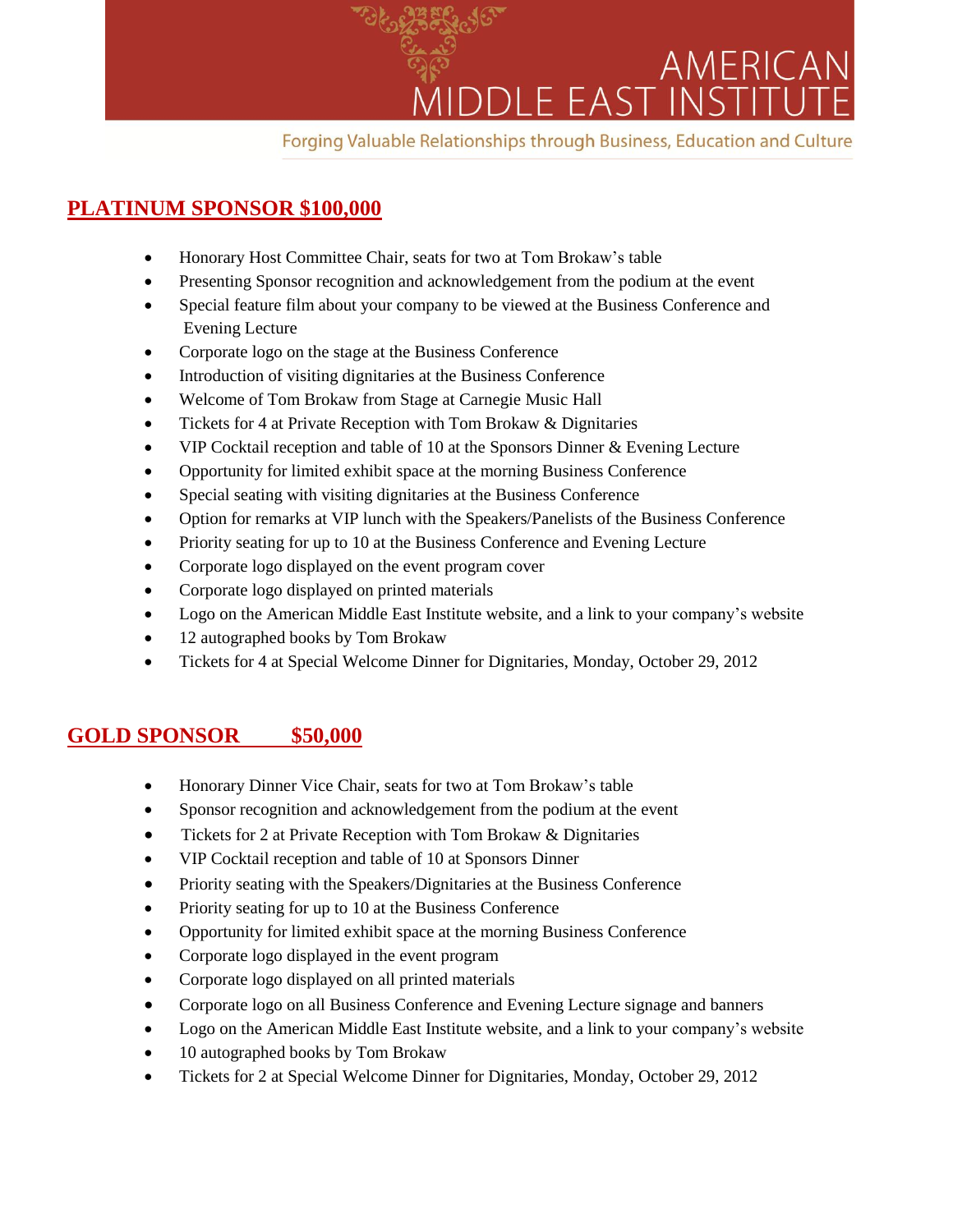

## **SILVER SPONSOR \$30,000**

- Sponsor recognition and acknowledgement from the podium at the event
- VIP Cocktail and dinner reception for 10 with Tom Brokaw
- Corporate logo displayed on printed materials and in event program
- Corporate logo on all Business Conference and Lecture signage and banners
- Priority seating for up to 10 at the Business Conference, Sponsors Dinner & Evening Lecture
- Logo on the American Middle East Institute website, and a link to your company's website
- Tickets for 2 at Special Welcome Dinner for Dignitaries, Monday, October 29, 2012

## **BRONZE SPONSOR \$15,000**

- Sponsor recognition in the event program
- VIP Cocktail and dinner reception for 8 with Tom Brokaw
- Corporate logo displayed in selected print advertising
- Table for 8 at the Sponsors Dinner & Evening Lecture
- Seating for up to 8 at Business Conference
- Logo on the American Middle East Institute website, and a link to your company's website

## **HALF TABLE \$8,000**

- Company name listed in the event program
- VIP Cocktail and dinner reception for 4 with Tom Brokaw
- Tickets for 4 at the Business Conference, Sponsors Dinner & Evening Lecture
- Company name listed on the American Middle East Institute website

For more information please visit: [www.AmericanMEI.org](http://www.americanmei.org/) Or contact us at: [mhastings@americanmei.org;](mailto:mhastings@americanmei.org) Or call: Maria Hastings, Director of Operations – 412.995.0076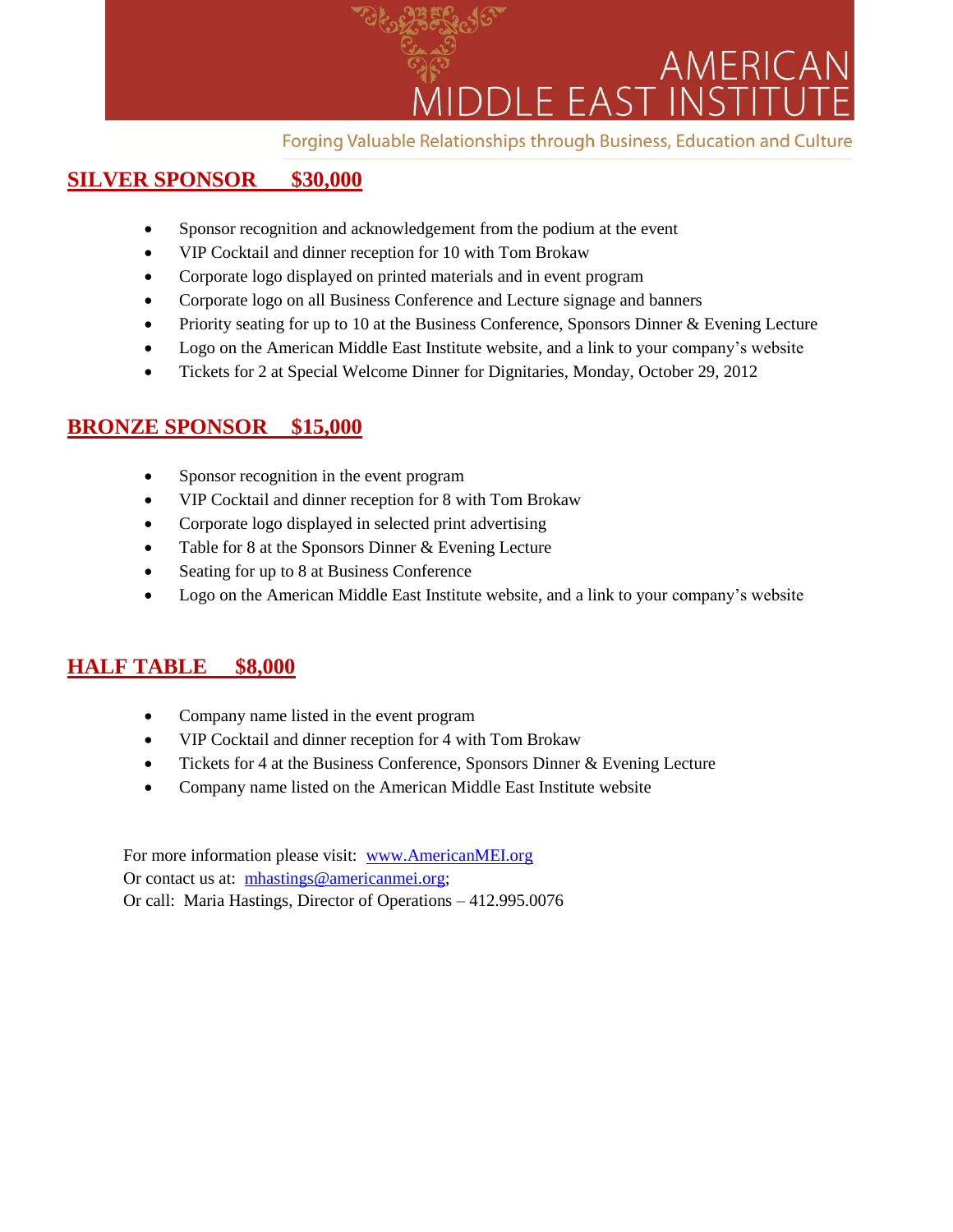

## *Additional Sponsorship Opportunities:*

#### **\$10,000:**

Each opportunity includes:

2 tickets to the morning Business Conference, VIP Sponsors Dinner & Evening Lecture, name listed in event program, video screen acknowledgement at morning business conference & evening lecture and signage throughout the area you are sponsoring.

#### *Special Welcome Dinner:*

Underwrite Special Welcome Dinner on Monday, October 29, 2012, at the scenic LeMont Restaurant, Pittsburgh. In addition to the perks above, this will also entitle your company to 6 invitees to the Welcome Dinner.

#### *Breakfast:*

Underwrite business conference breakfast at the Fairmont. Company logo on the breakfast buffet& tables.

#### *Lunch:*

Underwrite business conference lunch at the Fairmont. Company logo on all business conference tables.

#### *Dinner:*

Help offset the cost of Dinner. Company Logo will be on Dinner Menu cards at each seat of Sponsors' Dinner.

#### *Bar:*

Help offset the cost of beverage areas at Cocktail Reception. Company Logo & Signage at the bars.

#### *Wine:*

Provide each table with wine and a special note from your company on each table at VIP Sponsors' Dinner.

#### *Transportation:*

Help to offset the cost of transportation for Middle Eastern Dignitaries. Signage will be in cars.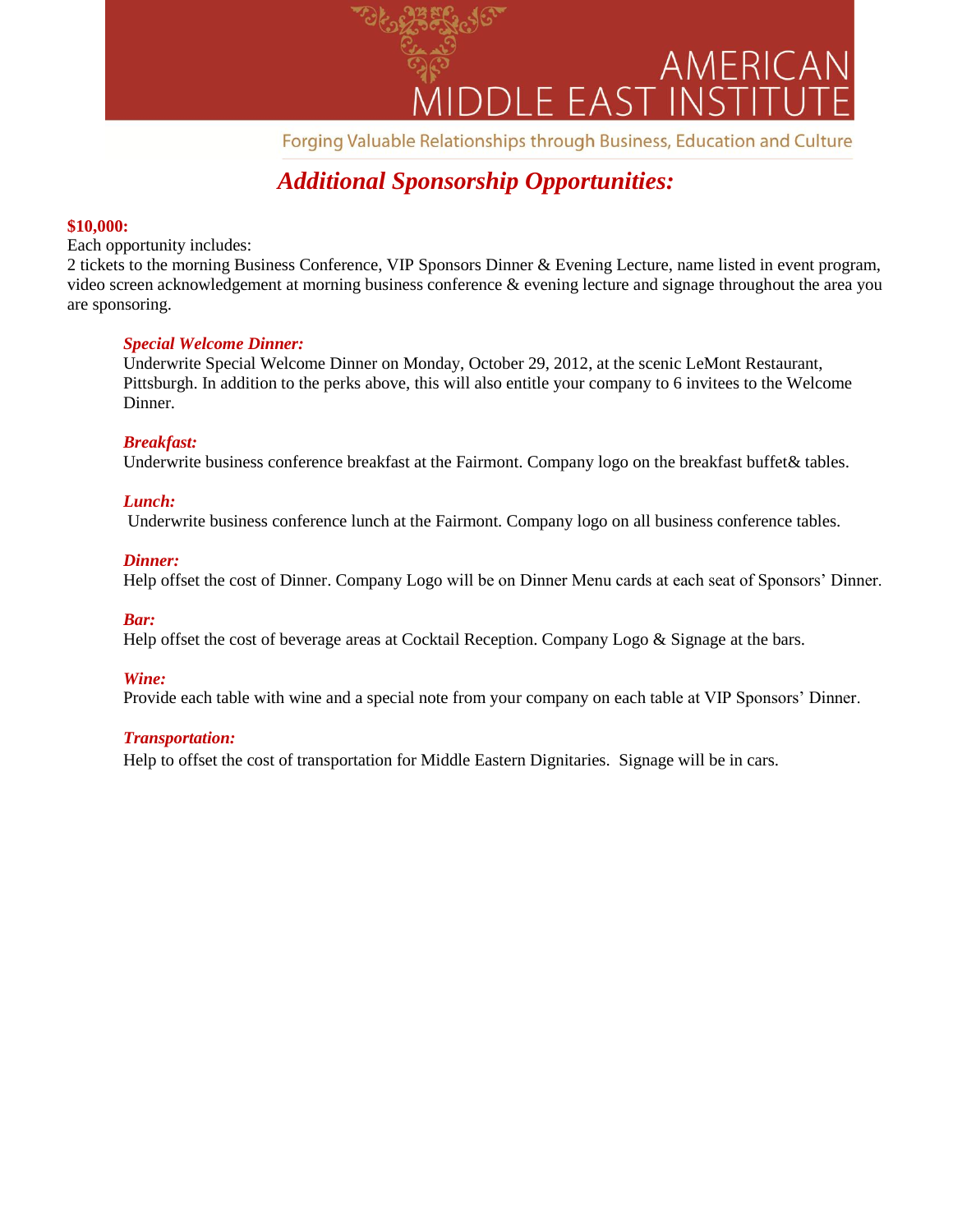

# SPONSORSHIP AGREEMENT FORM

**The American Middle East Institute Fifth Annual Business Conference and Tom Brokaw Lecture Tuesday, October 30, 2011**

#### **Fairmont Hotel:**

| 8:00 a.m. - 9:00 a.m. – Registration, Continental Breakfast and Exhibits |
|--------------------------------------------------------------------------|
| 9:00 a.m. - 3:00 p.m. – Health Innovation Summit Business Program        |

#### **Evening Program at Carnegie Music Hall in Oakland:**

5:30 p.m. VIP Cocktail Reception with Keynote Speaker and Middle East Dignitaries 6:30 p.m. Gala Sponsors Dinner in Music Hall Foyer 8:00 p.m. Lecture by Tom Brokaw

Thank you for agreeing to be a Sponsor for the American Middle East Institute's Fifth Annual Business Conference.

Sponsor Level \_\_\_\_\_\_\_\_\_\_\_\_\_\_\_\_\_\_\_\_\_\_\_\_\_

Contact and Payment Information

Company Name *(exactly as you would like it to appear in acknowledgements)*

Contact Name/Title

Address

| City  | State |       | Zip Code |
|-------|-------|-------|----------|
| Phone | Fax   | Email |          |

Please complete and return this form and payment by **October 1, 2012**, to guarantee your participation. Email this completed form to: Maria Hastings: mhastings@americanmei.org, or mail the form with payment to: The American Middle East Institute - 5 Von Lent Place - Pittsburgh, PA 15232

We look forward to thanking you in person on October 30th! If you have any questions, please contact Maria Hastings at 412.995.0076